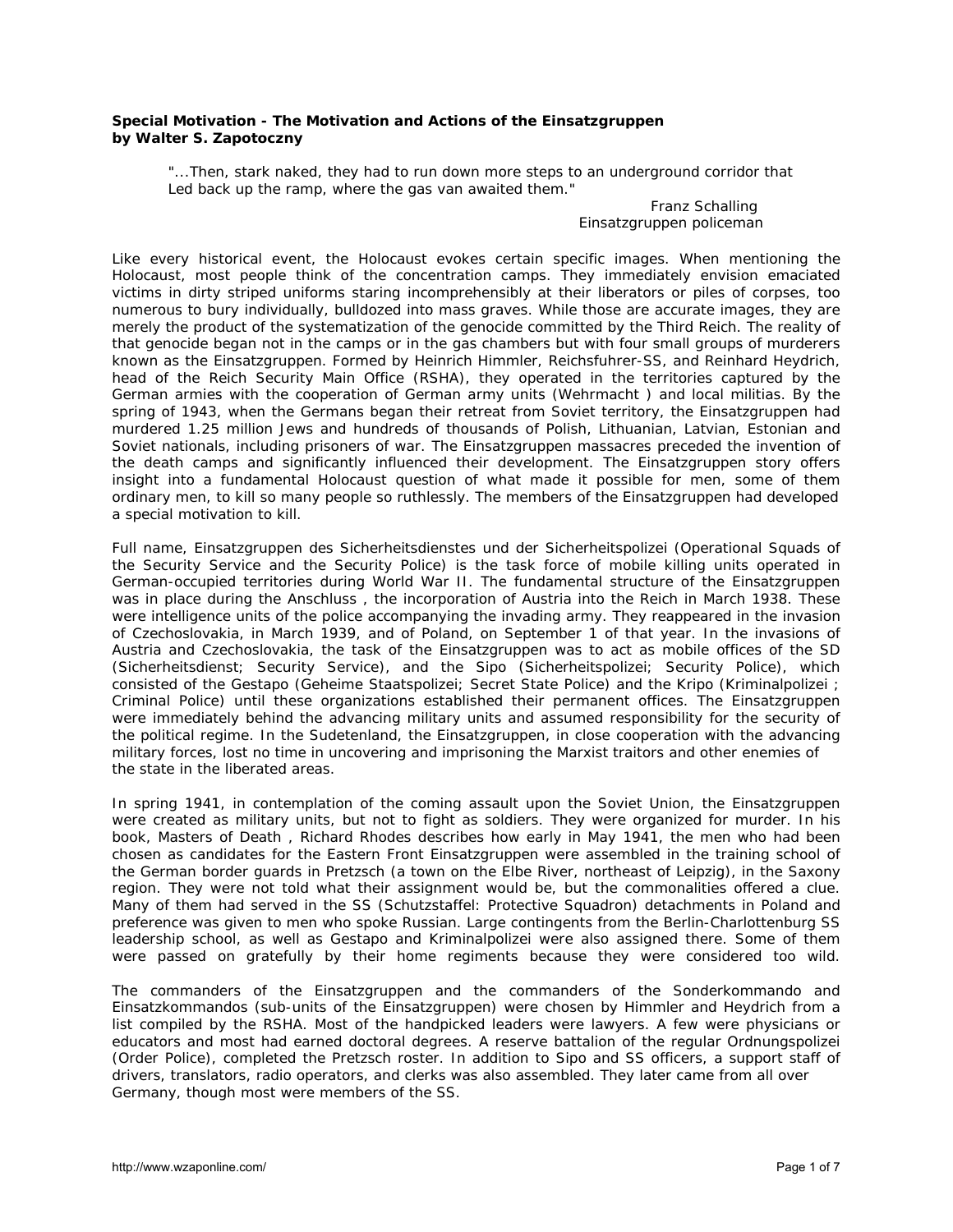Many of the candidates assembled were former members of the *Hitler Jugend (HJ)* (Hitler Youth). Gisela McBride describes the Hitler Youth and the *Bund Deutscher Maedchen (BDM)* (The League of German Girls Branch of the Hitler Youth) in her book *Memoirs of a One Thousand-Year-Old Women*. She said: "The *BDM* 's purpose was to mold girls as closely as possible to conform to the Nazi ideal of womanhood. They were to learn to be obedient, dutiful, disciplined, and self-sacrificing. These virtues were to be emphasized and continually reinforced so the girls would become willing and faithful followers of Nazi doctrine." Of the Hitler Youth leaders McBride said, "The youth leaders were ardent Nazis. Adolf Hitler, the boys and girls were taught, was the infallible leader."

The training that *SS* recruits received before their arrival in Pretzsch, prepared them very well for the new mission of the *Einsatzgruppen*. The *SS* was to be the living embodiment of the Nazi doctrine of the superiority of Nordic blood, and of the Nazi conception of a master race. *SS* candidates were thoroughly examined and checked. They were asked for the political reputation record of their parents, brothers and sisters, the record of their ancestry as far back as 1750 and their physical examination and any records from the Hitler Youth. Further, they were asked for a record of hereditary health showing that no hereditary disease exists in their parents and in their family. Last, but perhaps most important, was a certification from the race commission. This examining commission was composed of *SS* leaders, anthropologists, and physicians. The very process of selection and acceptance gave the new member a sense of superiority. Only pureblooded Germans in good health could become a member. He must have been of excellent character, had no criminal record, and been well versed in all National Socialist doctrines. The members had to be ready and willing tools, prepared to carry out tasks of any nature, however distasteful. Absolute obedience was therefore the necessary foundation stone of the *SS*. Obedience had to be unconditional. It corresponded to the conviction that the National Socialist ideology must reign supreme. Every *SS* man was prepared, therefore, to carry out blindly every order that was issued by the Fuhrer. The *SS* troops were also taught a view of the past based on racial struggle and *Lebensraum* (Living Space). The past provided a sense of continuity and showed the recruit that the Jews and Slavs had always been the enemies of Germany. This meant that the need for living space and a solution to the Jewish question was deemed inevitable. The *SS* soldiers, as well as the other men who arrived in Pretzsch, had also been exposed to the ideas of Euthanasia.

The T-4 Euthanasia Program was established in the fall of 1939 in order to maintain the supposed purity (eugenics) of the so-called Aryan race by systematically killing children and adults born with physical deformities or suffering from mental illness. It put much emphasis on the survival of the fittest and argued that genetic selection should be practiced deliberately. This included the breeding of a racial elite and the extermination of racially inferior or damaging groups. Slavs, Gypsies, and Africans were considered racially inferior to a supposed race of German Aryans - a race that the Nazi ideologues believed to be weakened by what they called the Jewish cancer. This propaganda added to the overall state of mind of the soldiers assembled in Pretzsch and contributed to their special motivation.

The course of training given the *Einsatzgruppen* at Pretzsch consisted of lectures and speeches on their new and special functions. There were a number of briefings about the aims and activities of the *Einsatzgruppen* in the Nazi-occupied territories of the Soviet Union. At a briefing, which probably took place shortly before June 22, 1941, high-level *SS* and Police chiefs attend. As Heydrich was unable to attend he sent them a memorandum specifying who was to be eliminated: "All the following are to be executed: Officials of the Commintern, together with professional Communist politicians in general, top and medium level officials and radical lower level officials of the Party, Central committee and district and sub-district committees. In addition, peoples commissars, Jews in Party and State employment, and other radical elements, saboteurs, propagandists, snipers, assassins, inciters, etc., insofar as they are, of special importance for the further economic reconstruction of the Occupied Territories." More details are contained in Report No. 111, dated October 12, 1941: "The principal targets of execution by the *Einsatzgruppen* will be political functionaries, Jews mistakenly released from POW camps, Jewish sadists and avengers, and Jews in general." The mission of the soldiers in Pretzsch was thoroughly understood, from the highest-ranking leader of a *Gruppe* down to the lowest *SS* man.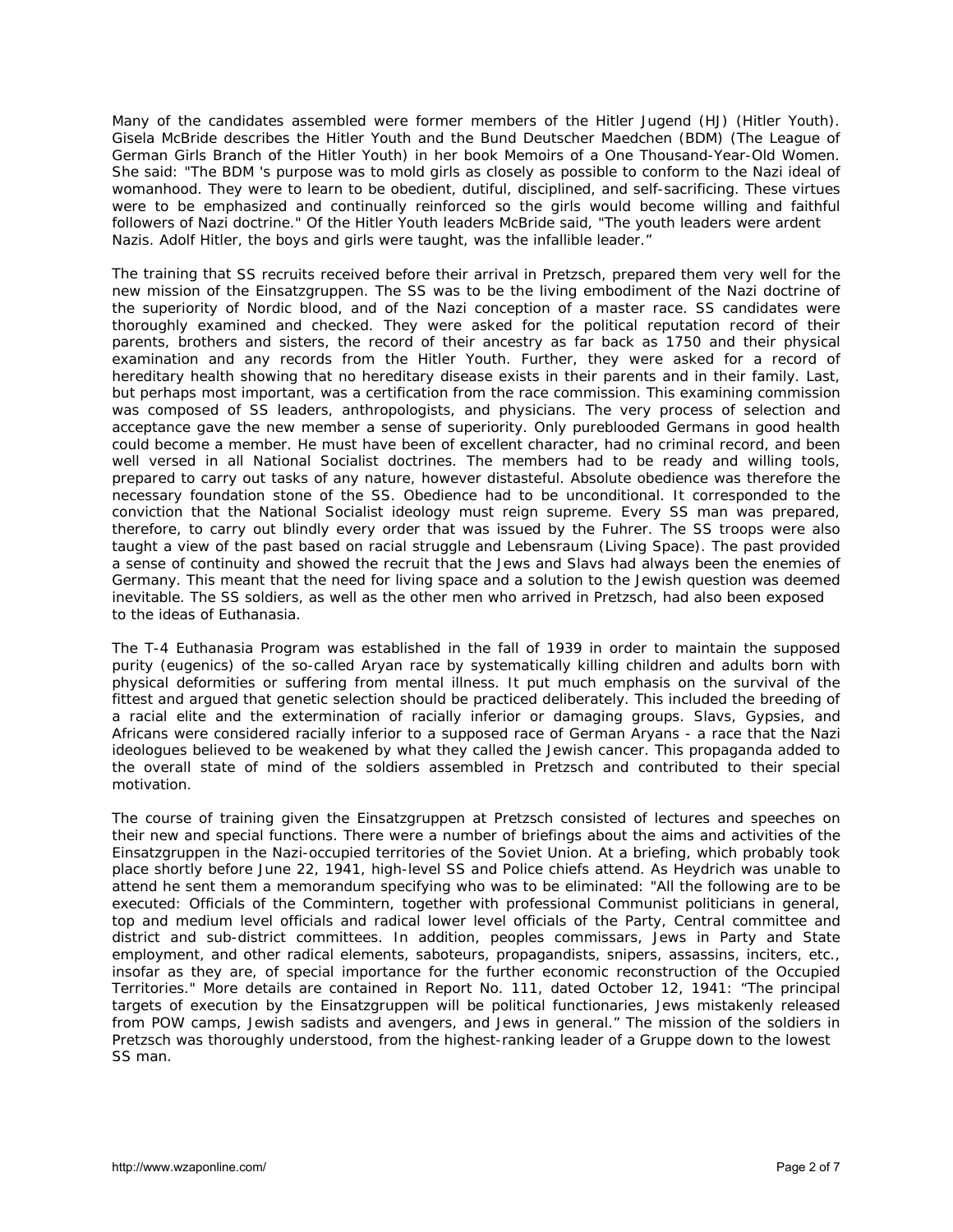On 22 June 1941, Germany invaded Soviet Russia. The *Einsatzgruppen*, already alerted, fell in behind the marching columns of the *Wehrmacht* as an integral part of the machine constructed for swift and total war. Within a space of three days, the training grounds in Saxony were empty and all *Einsatzgruppen* had entered upon the performance of their various missions.

The *Wehrmacht* rapidly overran vast territory in the early months of the invasion of the Soviet Union. *Einsatzgruppe* A started out from East Prussia, and its units rapidly spread out across Lithuania, Latvia, and Estonia. *Einsatzgruppe* B had Warsaw as its starting point. Some of its units passed through Vilna and Grodno on the way to Minsk, where they arrived on July 5, 1941. Other units belonging to *Einsatzgruppe* B passed through Brest-Litovsk, Slonim, Baranovichi, and Minsk, and from there proceeded to southern Belorussia: Mogilev, Bobruisk, and Gomel, advancing as far as Briansk, Kursk, Orel, and Tula. Along their route, in all the places through which they passed, they murdered masses of people - Jews, Gypsies, Communist activists, and prisoners of war. *Einsatzgruppe* C made its way from Upper Silesia to the western Ukraine, by way of Krakow. Two of its units, *Einsatzkommandos* 5 and 6, went to Lvov, where they organized a pogrom (from Russian meaning "wreaking of havoc") against the Jews with the participation of Ukrainian nationalists. *Sonderkommando* 4b organized the mass murders at Ternopol and Zolochev, and then continued on its way to the east. On September 29 and 30, *Sonderkommando* 4a, commanded by Paul Blobel, perpetrated the mass slaughter of 34,000 Kiev Jews at Babi Yar. *Einsatzgruppe* D was attached to the Eleventh Army. During its advance, it carried out massacres in the southern Ukraine (Nikolayev and Kherson), in the Crimea (Simferopol, Sevastopol, Feodosiya, and other places), and in the Krasnodar and Stavropol districts (Maykop, Novorossisk, Armavir, and Piatigorsk). Jewish prisoners of war were separated from the rest and put to death at an early stage, in the advance transit camps.

*Einsatzgruppen* men were told of Joseph Stalin's order of July 3, 1941, calling on the entire Soviet civilian population to conduct a campaign of terror, sabotage, and guerrilla warfare against the Germans. The soldiers knew that Jews were especially active in this campaign, as numerous Jewish historians have proudly acknowledged. This news added to their motivation.

As the *Einsatzgruppen* moved east, political functionaries were shot where found. Prisoners of war who fell in the category of opponents of National Socialism were handed by the Wehrmacht to the *Einsatzgruppen* and killed. These swift methods were also applied in disposing of Jews, gypsies, and persons falling under that vague denomination - undesirables. The *Einsatzgruppen* first promoted pogroms by inciting already existing ant-Semitism and age-old grievances against the Jews by the local population. Many were killed by the locals, as the *Einsatzgruppen* assisted and watched. However, the number of humans marked for slaughter was too large to be disposed of by casual assassination. Their very numbers demanded that they be killed en masse.

The methods of extermination varied little. Mass shooting, the commonest means of slaughter, was described with classic simplicity by Herman Graebe, a German civilian, before the International Military Tribunal. Graebe was in charge of a building firm in the Ukraine:

I walked around the mound, and found myself confronted by a tremendous grave. People were closely wedged together and lying on top of each other so that their heads were visible. Nearly all had blood running over their shoulders from their heads. Some of the people shot were still moving. Some were lifting their arms and turning their heads to show that they were still alive. The pit was already 2/3 full. I estimated that it contained about 1,000 people. I looked for the man who did the shooting. He was an *SS* man, who sat at the edge of the narrow end of the pit, his feet dangling into the pit. He had a tommy gun on his knees and was smoking a cigarette. The people, completely naked, went down some steps, which were cut in the clay wall of the pit and clambered over the heads of the people lying there, to the place to which the *SS* man directed them. They lay down in front of the dead or injured people; some caressed those who were still alive and spoke to them in a low voice. Then I heard a series of shots. I looked into the pit and saw that the bodies were twitching or the heads lying already motionless on top of the bodies that lay before them. Blood was running from their necks. I was surprised that I was not ordered away, but I saw that there were two or three postmen in uniform nearby. The next batch was approaching already. They went down into the pit, lined themselves up against the previous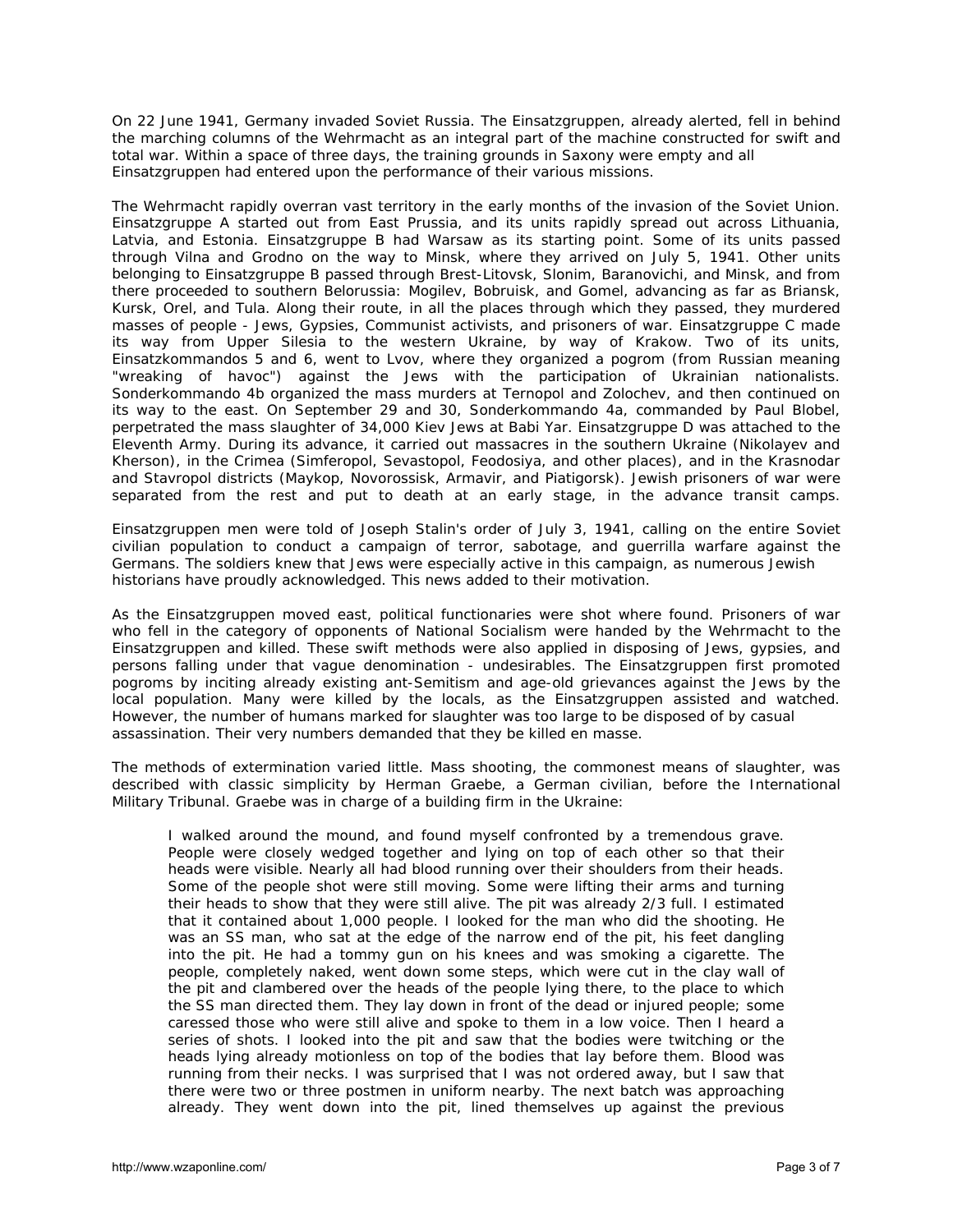victims, and were shot. When I walked back around the mound, I noticed another truckload of people, which had just arrived. This time it included sick and infirm persons. An old, very thin women appeared. Naked people held her up. The woman appeared to be paralyzed. The naked people carried the woman around the mound. I left and drove in my car back to Dubno. On the morning of the next day, when I again visited the site, I saw about 30 naked people lying near the pit-about 30 to 50 meters away from it. Some of them were still alive; they looked straight in front of them with a fixed stare and seemed to notice neither the chilliness of the morning nor the workers of my firm who stood around. A girl of about 20 spoke to me and asked me to give her clothes, and help her escape. At that moment, we heard a fast car approach and I noticed that it was an *SS* detail. I moved away to my site. Ten minutes later, we heard shots from the vicinity of the pit. The Jews still alive had been ordered to throw the corpses into the pit; then they had themselves to lie down in this to be shot in the neck.

The method that the *Einsatzgruppen* employed was to shoot their victims in ravines, abandoned quarries, mines, antitank ditches, or huge trenches that had been dug for this purpose. The brutality of many of the *SS* men is illustrated in a description of a typical Russian village. Hearing of the approach of a murder commando, the Jews of the village has gone into hiding. When the commando reached the village, the only person whom the *SS* men saw in the street was a women with a baby in her arms. She refused to tell them where the Jews were hidden. One of the men snatched the baby from he, gripped it by the legs, and smashed its head against a door. An *SS* man recalled: "It went off with a bang." Beside herself, the women gave away the hiding place. The *Einsatzgruppen* performed their murderous work in broad daylight and in the presence of the local population. Only when the Germans began their retreat was an effort made to erase the traces of their crimes. This was the job of *Sonderkommandos* : to open the mass graves, disinter the corpses, cremate them, and spread the ashes over the fields and streams.

The killing by shooting, especially of women and children, had a devastating effect on many of the *Einsatzgruppen* member's mental state, which even heavy drinking of hard liquor (of which they were given a generous supply) could not suppress. A few committed suicide and some asked for transfer to other units. Units began experimenting with methods that would ease the burden on the shooters. Some units experimented with using quick lime (Calcium Hydroxide). Used in the trenches between the layers of bodies, it was thought that if the victims were made to lie down on top of each other, quick lime could be spread over them and then water could be added. The Calcium Hydroxide reacted with the water and actually boiled away the flesh of the victims. This method proved too grotesque, since the victims were still alive when the water was added, and was discontinued. Other experiments such as alternating victims with wood in piles then burning the piles was attempted but found to be to time consuming.

After trying to dynamite the victims and burn them alive in their homes and barns proved unproductive, the RSHA in Berlin, in August 1941, began to look for an alternative method of execution. It was found in the form of gas vans (heavy trucks with hermetically sealed vans into which the trucks' exhaust fumes were piped). Within a short time, these trucks were supplied to all the *Einsatzgruppen*. The carbon monoxide from the car's exhaust would be channeled into the sealed cabin, in which the victims stood. The gassing process took between fifteen and thirty minutes. During this time, the van was driven from the loading site to prepared graves. The shootings continued, augmented with the gas vans. The gas vans lead to the construction of the gas chambers at the concentration camps. With the construction of the camps with gassing facilities, the *Einsatzgruppen* would soon be out of the business of killing Jews. From the beginning of 1942 onward, the *Einsatzgruppen* increasingly turned to fighting Soviet partisans.

In his book *German Anti-Partisan Warfare in Europe, 1939-1945*, Colin Heaton describes how the *SS*  was dispatched to handle the partisan/guerrilla threat in a unique way. *Generalfeldmarschall* Wilhelm Keitel ordered decrees allowing for the seizure or property and the execution without trial of all persons suspected of compromising German security in the occupied zones. Various *SS* units created their own counterinsurgency teams that were usually comprised of company sized elements numbering approximately 200 men. These units were motorized, well armed, and would be rushed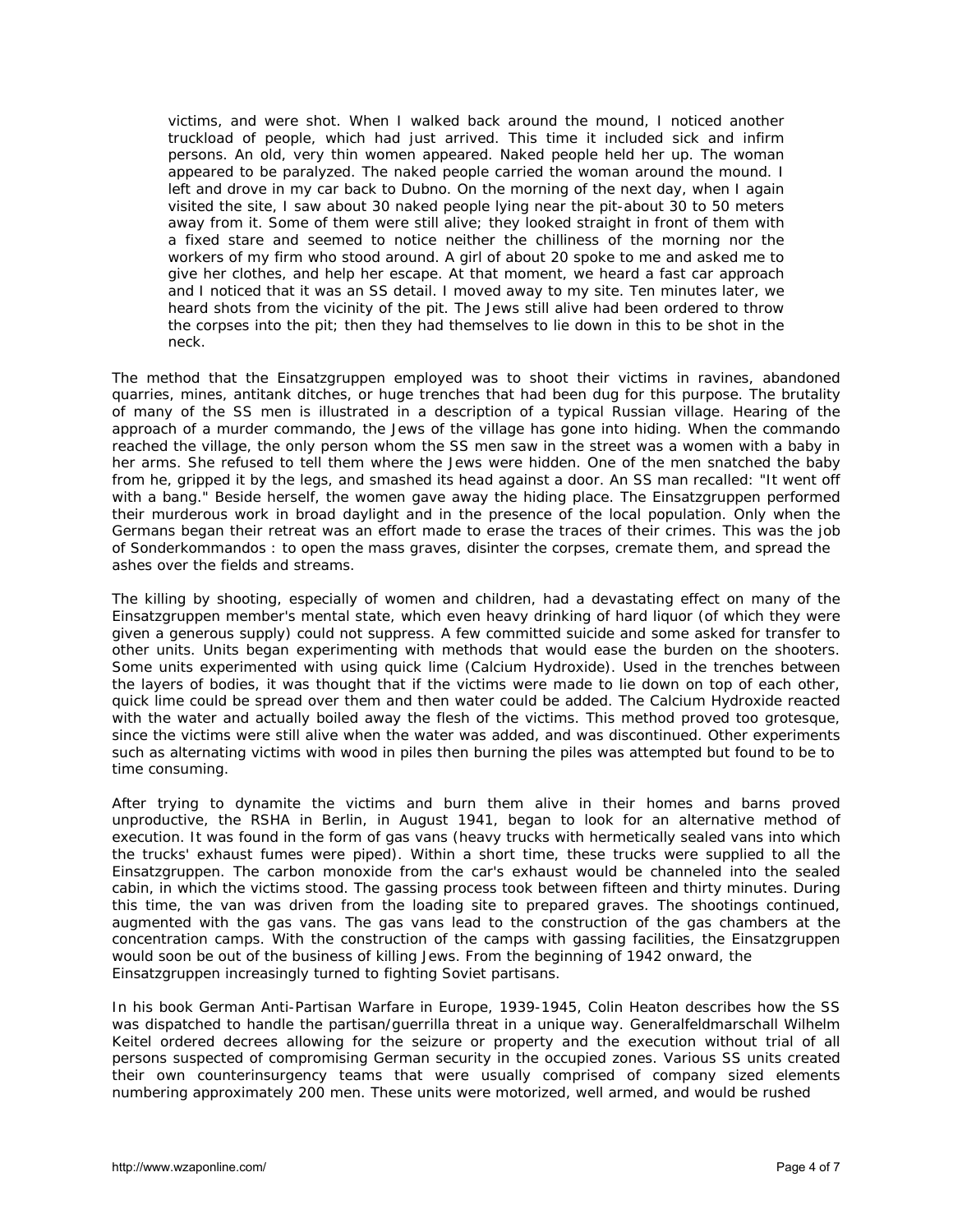rapidly to an area of suspected partisan activity.

Clearly, the *Einsatzgruppen* record is one of brutality and devastation. They were indoctrinated to view Jews, Slavs, partisans, and Bolsheviks as threats to the German people. They viewed this people as sub-human. Through indoctrination and training, they developed a special motivation to conduct violence. This special motivation not only enabled them to kill, it enabled them to carry out cruel and bestial acts on their victims. One theory that accounts for their behavior is based upon causal rather than correlation evidence is the violent-socialization theory of the American criminologist Lonnie Athens. Richard Rhodes describes his theory, in detail. Athens did not study violent officials. Some violent officials (notably police) are self-selected and come to the profession already experienced with violence, as many of the *Einsatzgruppen* did. For those officials who acquire their violent skills in official training, there are clear parallels between their training experiences and the four-stage development process that Athens identified in the backgrounds of violent criminals.

Since violence, official or private, is learned through violent experience, such parallels are to be expected and should not be surprising. The violent socialization process, Athens found, divides into four stages, which he calls: brutalization; belligerency; violent performances and virulency. The stages are sequential. Each stage has to be fully experienced before the subject advances to the next one, a process that can occur cataclysmically in a short period of time or across a period of years. That violence is a choice rather than a compulsion or a release is taken for granted in the military and among police.

Brutalization, the first stage of violent socialization, Athens found to consist of three distinct but related significant experiences that might occur in any order and at differing times and places: (a) violent subjugation (an authority figure from one of the novice's primary groups uses violence or threat of violence to force the novice to submit to his authority by showing obedience and respect); (b) personal horrification (the novice witnesses people close to him undergoing violent subjugation); (c) violent coaching (to prompt violent conduct, people whom the novice perceives to be or to have been authentically violent instruct the novice in how to conduct himself when confronted with conflict, emphasizing that he has an inescapable personal responsibility to physically attack people who provoke him). Harsh military discipline had a long tradition in Germany. *SS* training, as Himmler organized it, was known for its brutality. Even ordinary police training before the war was brutalizing. This was in keeping in the Prussian tradition. All of the *Einsatzgruppen* members who came together in Pretzsch had had intense and brutal training.

Brutalization is an obvious and traumatic experience, Athens observes. It leaves the novice shaken, deeply troubled, and confused. Breaking down a recruit's identity is the purpose of military basic training. Moving into belligerency, the second stage of violent socialization, the novice questions his previous values. Brooding over his brutalization experiences, he comes to focus on his personal performance and responsibly, finally identifying the specific question he has to answer: What can I do to stop other people from violently subjugating me and people I value? When people have undergone social trauma and fragmentation, they seek guidance from others who successfully overcome comparable experiences. The *Einsatzgruppen* members had plenty of violence coaches to provide guidance. Struck by his insight, which takes on the force of personal revelation, and convinced of its correctness, the belligerent subject now firmly resolves to resort to violence in his future relations with people. The subject is prepared to use violence defensively, to protect himself or the people he values against imminent danger. The Nazi propaganda the *Einsatzgruppen* members had been exposed to clearly couched that the Jews, Slavs, and Bolsheviks would bring destruction to the German way of life and to the Aryan race, if not eliminated.

The final components of violent socialization constitute stage four, virulency. However personally satisfied a violent performer may be with his defensive victories, they will not change this fundamental view of himself, his self-conception, his identity, unless other people acknowledge them and demonstrate their full significance to him by their actions. When people learn of a successful violent performance by someone whom they previously judged not to be violent, they act differently toward him. They begin treating him as if he were dangerous. For the first time, the subject keenly senses genuine trepidation when he approaches people. These heady experiences of violent notoriety, especially when combined with his painful memories of feeling powerless and inadequate during the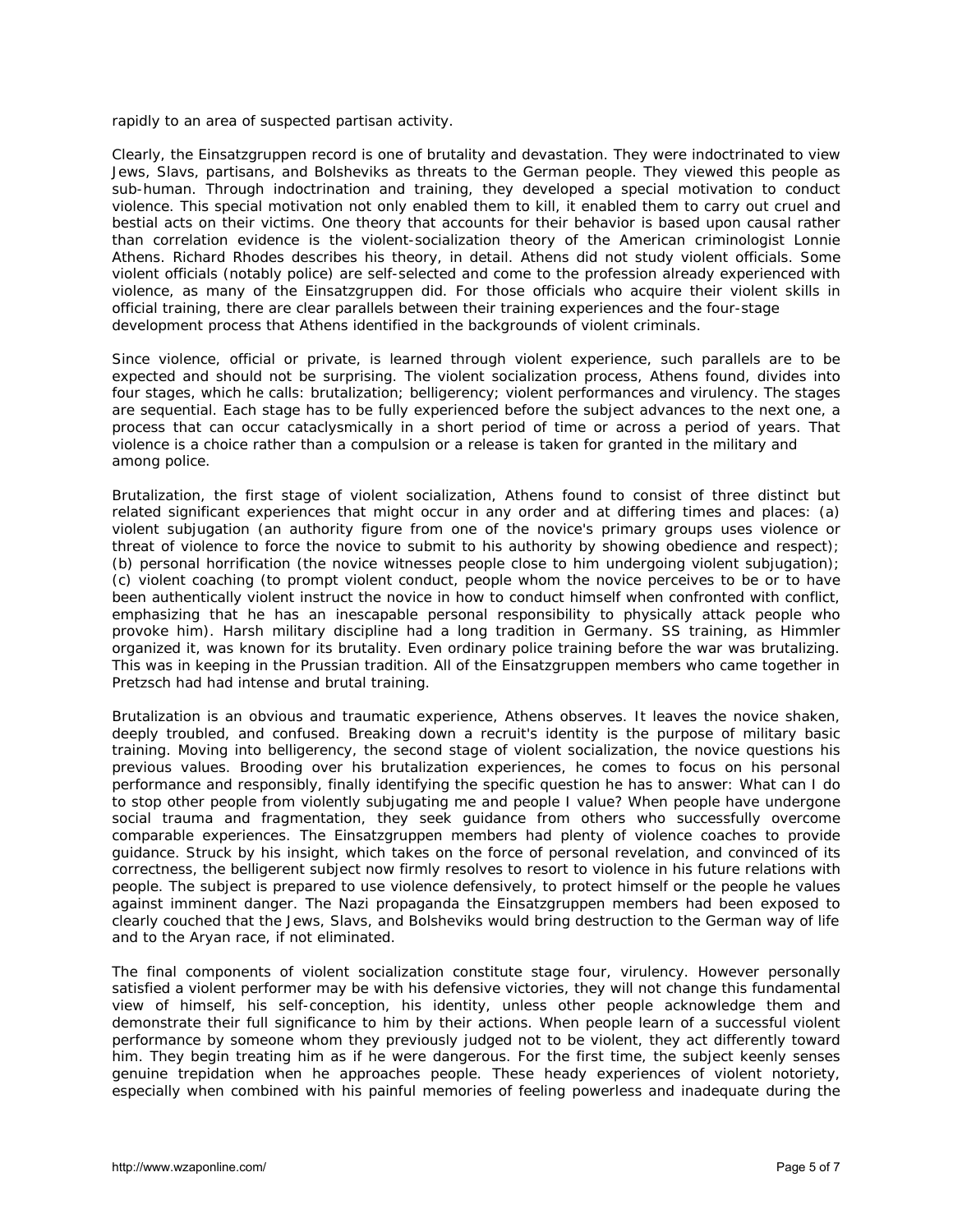brutalization and belligerency stages, encourage the subject to believe that violence works. Once the *Einsatzgruppen* members reached this point, they were firmly resolved to attack people physically for the slightest or no provocation whatsoever.

One factor must be made clear regarding the average German soldier and his participation in what may be deemed atrocities. Men who are fighting for their lives, especially against a cloaked enemy hiding among the local population, uncertain as to their duty and without proper leadership and guidance seldom take the time to disseminate between friendly and hostile indigenous personnel. Regardless of the individual's thoughts and beliefs, it mattered very little, for the killing of even suspected Jews in even the most anti-Semitic region only fanned the flames of resistance among the civilian population. Another detrimental factor was the propaganda issues facing the German, as well as the fact that the primitive living conditions of the average peasant and the seemingly endless numbers of non-European races impressed upon the Germans their own sense on cultural and ethnic superiority. The German was also psychologically unprepared for what awaited him. He was subjected to many varieties of friendly propaganda, although all forms continued to purport his racial superiority. One day he may hear, that all of the sub-humans must be relocated further east, especially Jews. Later he would hear that they must be eradicated, eliminated from potentially poisoning the pure German blood supply, that they were deemed to be a biological threat to the German people. He would also be told that not all Russians were Communists, and that the German crusade was established to free the Russians from Bolshevism, while at the same time condemning all Russians for supporting the Bolsheviks, while the Jews supported and assisted the powers in Moscow.

In conclusion, we can see how the *Einsatzgruppen* grew out of a Germany that was economically crippled by World War I reparations, global depression and a national sense that the Jew was significantly to blame for their problems. Fostered by the ideals of National Socialism, the naivety of youth, the sense of pride and accomplishment that military service gave them, the members of the *Einsatzgruppen* became fully indoctrinated into the beliefs of Adolph Hitler. They accepted Hitler's anti-Semitism by placing his desire to remove the Jews in the context of a wider theory of the struggle between races for living space. They accepted Hitler's view that the Jews, lacking a state of their own, were parasites trying to destroy those states, which had been established by superior races. They accepted that Bolshevism was a threat to the survival of Germany and to Europe. They believed their duty was to eliminate the threats. As there were some who asked to be relieved or transferred from their killing responsibilities, there were more to take their place. They moved through the stages of violent socialization rather quickly due to the support of an entire government system. When one believes so strongly in his cause that he will do anything, then he truly has a special motivation.

The results of the *Einsatzgruppen* help in understanding the magnitude of their deeds. They averaged over thirteen hundred and fifty murders per day during a two-year period. Thirteen hundred and fifty human beings were slaughtered on the average each day, seven days a week for more than one hundred weeks. That is over three hundred thirty seven murders per average day by each group of five to nine hundred men during the two-year period. All these thousands of men, women, and children had first to be selected, brought together, held in restraint and transported to a place of death. They had to be counted, stripped of possessions, shot or gassed and buried. In addition, burial did not end the job, for all of the possessions taken from the dead had to be salvaged, crated and shipped to the Reich. Finally, books were kept to cover these transactions. Details of all these things has to be recorded and reported.

The attitude of most of the *Einsatzgruppen* can be summed up in a quote from *SS* General Otto Ohlendorf, commander of *Einsatzgruppen* D, during the Nuremburg Trials:

The men, women, deeply excavated antitank ditches. Then they were shot, kneeling or standing, and the corpses thrown into the ditch. I never permitted the shooting by individuals in group D, but ordered that several of the men should shoot at the same time in order to avoid direct personal responsibility.

He, like most of the *Einsatzgruppen*, expressed no remorse for his actions and was more concerned about the moral strain on those carrying out the executions than those actually being executed. He went to the gallows believing he had done his duty for his country. He, like most of the